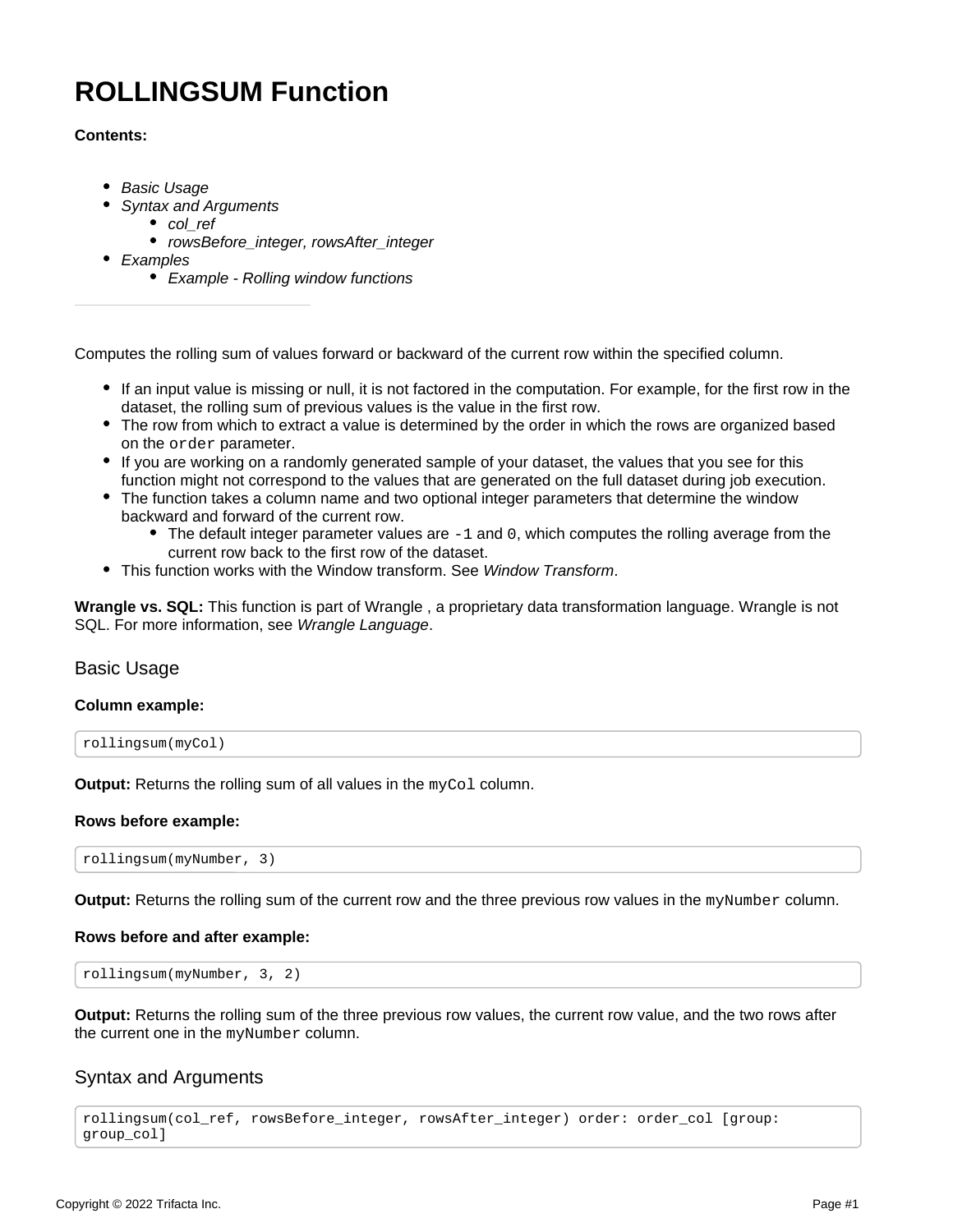| Argument               | <b>Required?</b> | Data Type | <b>Description</b>                                                   |
|------------------------|------------------|-----------|----------------------------------------------------------------------|
| col ref                |                  | string    | Name of column whose values are applied to the function              |
| rowsBefore_integer   N |                  | integer   | Number of rows before the current one to include in the computation. |
| rowsAfter_integer      | N                | integer   | Number of rows after the current one to include in the computation   |

For more information on the order and group parameters, see [Window Transform](https://docs.trifacta.com/display/AWS/Window+Transform).

For more information on syntax standards, see [Language Documentation Syntax Notes](https://docs.trifacta.com/display/AWS/Language+Documentation+Syntax+Notes).

#### <span id="page-1-0"></span>**col\_ref**

Name of the column whose values are used to compute the rolling sum.

Multiple columns and wildcards are not supported.

#### **Usage Notes:**

| <b>Required?</b> | Data Type                                                         | <b>Example Value</b> |
|------------------|-------------------------------------------------------------------|----------------------|
| Yes              | String (column reference to Integer or Decimal values)   myColumn |                      |

# <span id="page-1-1"></span>**rowsBefore\_integer, rowsAfter\_integer**

Integers representing the number of rows before or after the current one from which to compute the rolling sum, including the current row. For example, if the first value is 5, the current row and the five rows before it are used in the computation. Negative values for rowsAfter\_integer compute the rolling function from rows preceding the current one.

- rowBefore=0 generates the current row value only.
- rowBefore=-1 uses all rows preceding the current one.
- $\bullet$  If rowsAfter is not specified, then the value 0 is applied.
- If a group parameter is applied, then these parameter values should be no more than the maximum number of rows in the groups.

#### **Usage Notes:**

| <b>Required?</b> | Data Type | <b>Example Value</b> |
|------------------|-----------|----------------------|
| No               | Integer   |                      |

#### <span id="page-1-2"></span>Examples

**Tip:** For additional examples, see [Common Tasks](https://docs.trifacta.com/display/AWS/Common+Tasks).

#### <span id="page-1-3"></span>**Example - Rolling window functions**

This example describes how to use rolling computational functions.

# **Functions**: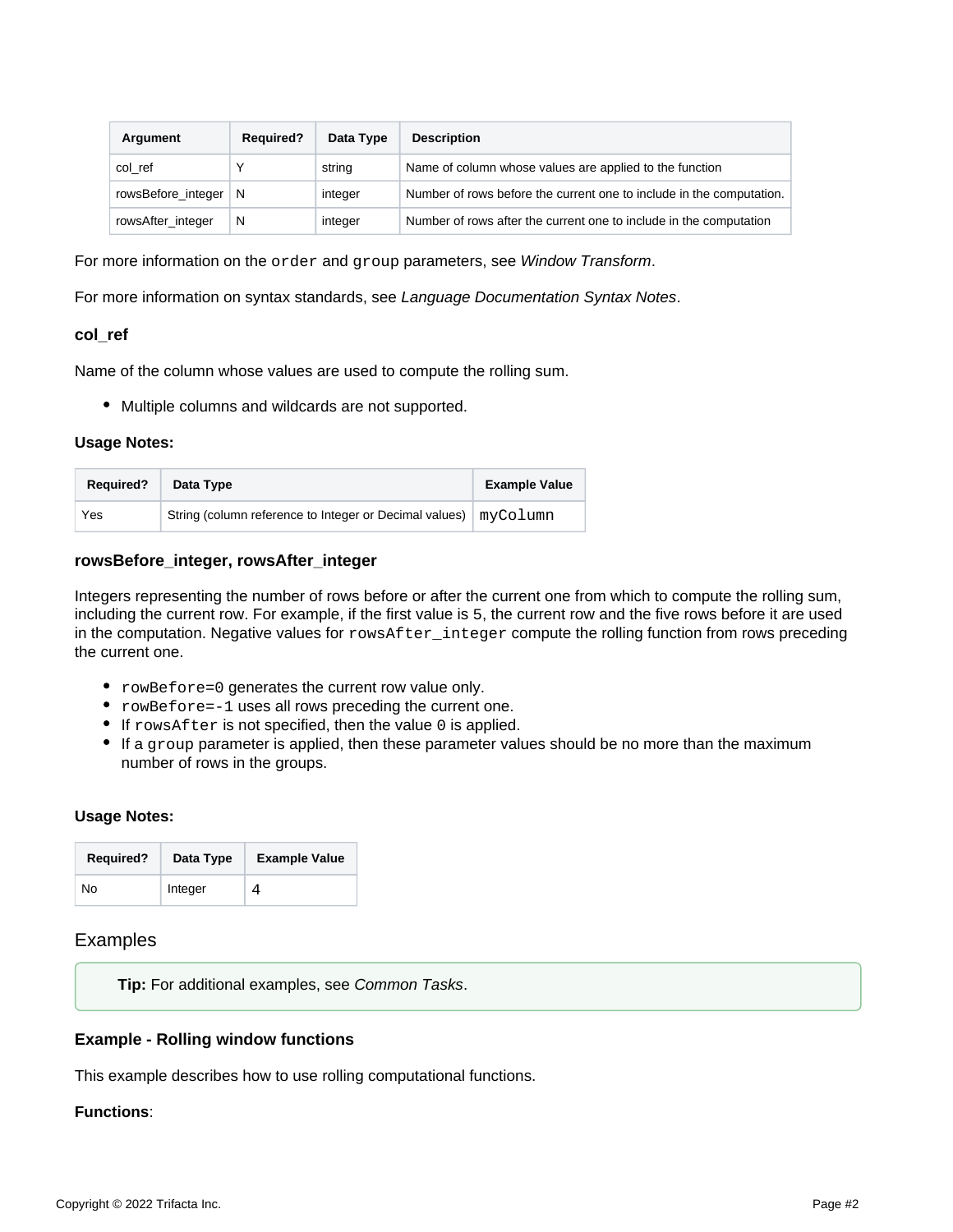| Item                                | <b>Description</b>                                                                                                                  |
|-------------------------------------|-------------------------------------------------------------------------------------------------------------------------------------|
| ROLLINGSUM Function                 | Computes the rolling sum of values forward or backward of the current row within the specified column.                              |
| <b>ROLLINGAVERAGE</b><br>Function   | Computes the rolling average of values forward or backward of the current row within the specified column.                          |
| <b>ROWNUMBER</b><br><b>Function</b> | Generates a new column containing the row number as sorted by the order parameter and optionally grouped<br>by the group parameter. |

# Also:

| <b>Item</b>                         | <b>Description</b>                                                                                                                               |
|-------------------------------------|--------------------------------------------------------------------------------------------------------------------------------------------------|
| <b>MONTH Function</b>               | Derives the month integer value from a Datetime value. Source value can be a a reference to a column containing<br>Datetime values or a literal. |
| <b>FLOOR Function</b>               | Computes the largest integer that is not more than the input value. Input can be an Integer, a Decimal, a column<br>reference, or an expression. |
| <b>ROWNUMBER</b><br><b>Function</b> | Generates a new column containing the row number as sorted by the $\alpha$ parameter and optionally grouped by<br>the group parameter.           |

The following dataset contains sales data over the final quarter of the year.

# **Source:**

| Date     | <b>Sales</b> |
|----------|--------------|
| 10/2/16  | 200          |
| 10/9/16  | 500          |
| 10/16/16 | 350          |
| 10/23/16 | 400          |
| 10/30/16 | 190          |
| 11/6/16  | 550          |
| 11/13/16 | 610          |
| 11/20/16 | 480          |
| 11/27/16 | 660          |
| 12/4/16  | 690          |
| 12/11/16 | 810          |
| 12/18/16 | 950          |
| 12/25/16 | 1020         |
| 1/1/17   | 680          |

# **Transformation:**

First, you want to maintain the row information as a separate column. Since data is ordered already by the Date column, you can use the following:

| <b>Transformation Name</b> | Window      |
|----------------------------|-------------|
| <b>Parameter: Formulas</b> | ROWNUMBER() |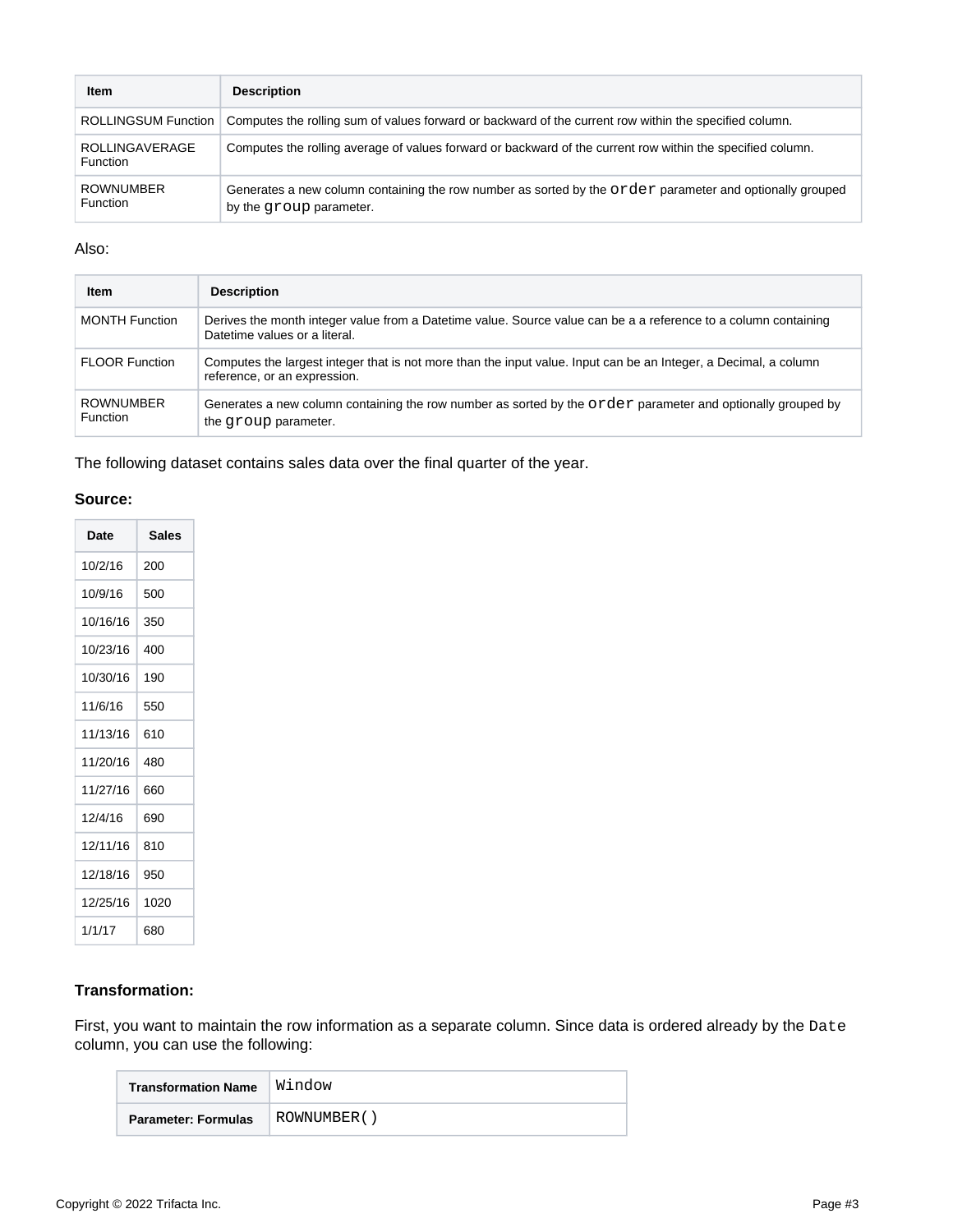| Parameter: Order by |
|---------------------|
|---------------------|

Rename this column to rowId for week of quarter.

Now, you want to extract month and week information from the Date values. Deriving the month value:

| <b>Transformation Name</b>    | New formula        |
|-------------------------------|--------------------|
| Parameter: Formula type       | Single row formula |
| Parameter: Formula            | MONTH(Date)        |
| Parameter: New column<br>name | 'Month'            |

#### Deriving the quarter value:

| <b>Transformation Name</b>    | New formula                  |
|-------------------------------|------------------------------|
| Parameter: Formula type       | Single row formula           |
| <b>Parameter: Formula</b>     | $(1 + FLOOR(((month-1)/3)))$ |
| Parameter: New column<br>name | 'OTR'                        |

# Deriving the week-of-quarter value:

| <b>Transformation Name</b> | Window      |
|----------------------------|-------------|
| <b>Parameter: Formulas</b> | ROWNUMBER() |
| Parameter: Group by        | OTR         |
| Parameter: Order by        | Date        |

Rename this column  $WOQ$  (week of quarter).

Deriving the week-of-month value:

| <b>Transformation Name</b> | Window      |
|----------------------------|-------------|
| <b>Parameter: Formulas</b> | ROWNUMBER() |
| Parameter: Group by        | Month       |
| Parameter: Order by        | Date        |

Rename this column WOM (week of month).

Now, you perform your rolling computations. Compute the running total of sales using the following:

| <b>Transformation Name</b> | Window                     |  |  |
|----------------------------|----------------------------|--|--|
| <b>Parameter: Formulas</b> | $ROLLINGSUM(Sales, -1, 0)$ |  |  |
| Parameter: Group by        | OTR                        |  |  |